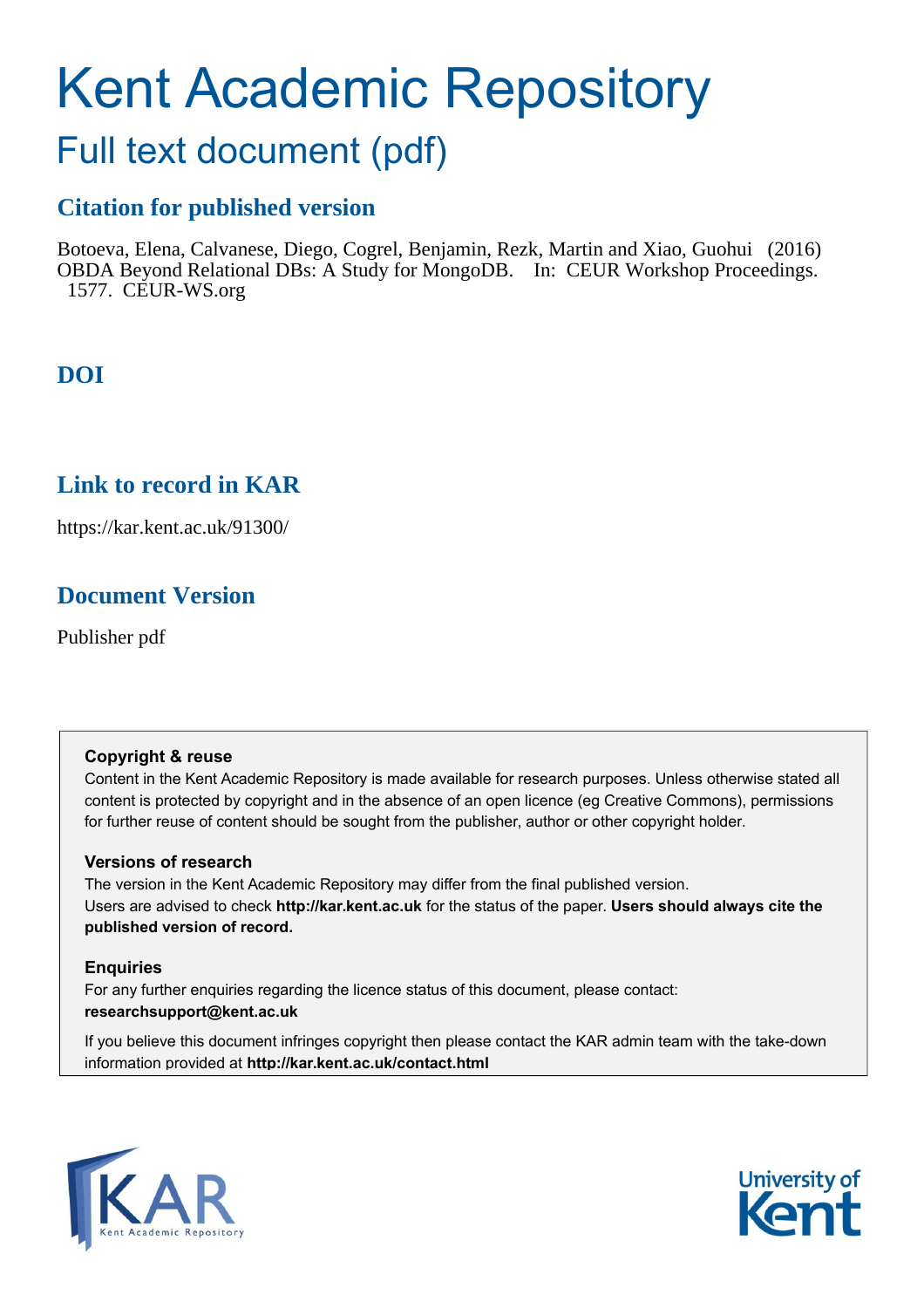#### OBDA Beyond Relational DBs: A Study for MongoDB

Elena Botoeva, Diego Calvanese, Benjamin Cogrel, Martin Rezk, and Guohui Xiao

Free University of Bozen-Bolzano, Italy, *lastname*@inf.unibz.it

Abstract. The database landscape has been significantly diversified during the last decade, resulting in the emergence of a variety of non-relational (also called NoSQL) databases, e.g., XML and JSON-document databases, key-value stores, and graph databases. To facilitate access to such databases and to enable data integration of non-relational data sources, we generalize the well-known ontologybased data access (OBDA) framework so as to allow for querying arbitrary databases through a mediating ontology. We instantiate this framework to MongoDB, a popular JSON-document database, and implement an prototype extension of the virtual OBDA system *Ontop* for answering SPARQL queries over MongoDB.

#### 1 Introduction

Accessing data using native query languages is getting a more and more involved task for users, as databases (DBs) increase in complexity and heterogeneity. The Ontology-Based Data Access (OBDA) paradigm [10] has emerged as a proposal to simplify this kind of access, by allowing users to write high-level ontological queries, which in the classical virtual approach are translated automatically into low-level queries that DB engines can handle. This separation of concerns between the conceptual level and the DB level has been proven successful in practice, notably when data sources have a complex structure and end-users have domain but not necessarily data management expertise [5,4,1]. The OBDA approach is implemented by connecting a DB to an ontology by means of mappings, where traditionally the ontology is expressed in the OWL 2 QL profile of the Web Ontology Language OWL 2 [7], the queries are formulated in SPARQL, the Semantic Web query language, and the DB is assumed to be relational [3].

As envisioned by Stonebraker and Cetintemel [13], a multitude of DB architectures is needed to satisfy the needs of a wide variety of modern applications. This has been confirmed by the significant diversification of the DB landscape during the last decade. Some of these architectural changes have been proposed within the scope of relational DBs (e.g., column-oriented storage), while many have gone beyond them, causing the emergence of the so-called *NoSQL* (not only SQL) DBs. These *non-relational* DBs usually adopt one of four main data models, namely the column-family, key-value, document, and graph data models, and provide an (intimidating) number of query languages with varying querying capabilities. Notably, many of these new languages are limited [9] and thus clients might need to set up compensating post-processing techniques so as to satisfy advanced information needs.

We illustrate this novelty with a popular and representative instance of document DBs, MongoDB (<https://docs.mongodb.org/manual/>), which has rich but not yet full-fledged querying capabilities.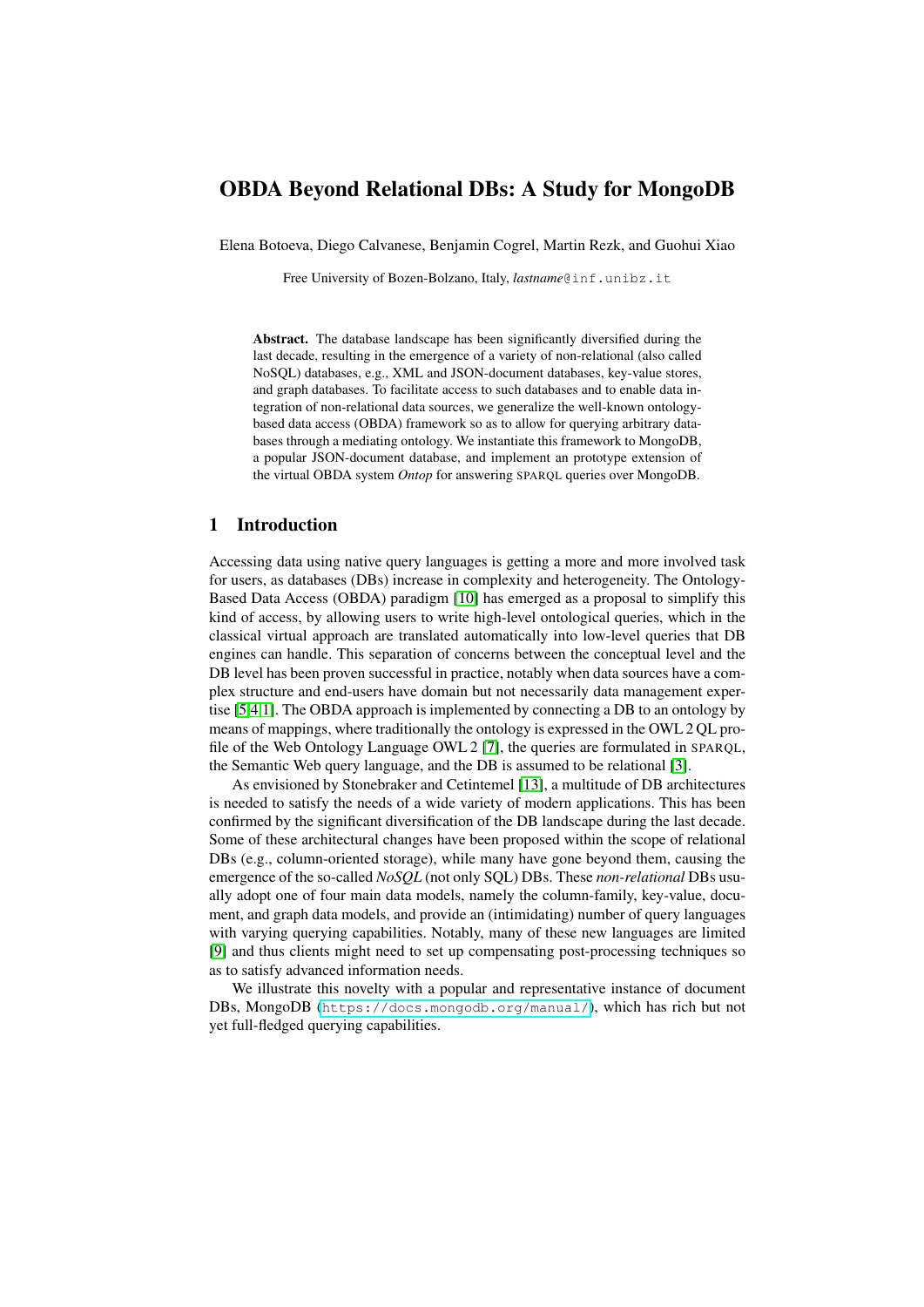```
{\binom {\mathfrak{m}}_{\perp}}id": 4,
      "awards": [<br>{"award": "Rosing Prize", "year": 1999, "by": "Norwegian Data Association"},<br>{"award": "Turing Award", "year": 2001, "by": "ACM" },<br>"Lith": "IEEE John von Neumann Medal", "year": 2001, "by": "IEEE"} ],<br>"birth":
      "contribs": ["OOP", "Simula"],
"death": "2002-08-10",
      "name": {"first": "Kristen", "last": "Nygaard"}
 }
```
Fig. 1. A sample MongoDB document in the bios collection.

*Example 1.* MongoDB stores data in collections of semi-structured JSON<sup>1</sup>-style documents. A sample MongoDB document consisting of (possibly nested) key-value pairs and arrays is given in Figure 1. Thanks to its tree structure, this document gathers all relevant information about Kristen Nygaard, thus providing an excellent level of locality. In fact, it contains not only classical personal information (name, birth, etc.) but also information about the received awards. Note that in a normalized relational DB, this data would be spread across multiple tables. Instead, grouping closely related information adequately can significantly reduce the number of joins needed for answering queries.

MongoDB provides rather rich querying capabilities by means of the *aggregation framework*. In fact, consider a collection bios of documents as in Figure 1 storing information about prominent computer scientists, their names, dates of birth(/death), their contributions, and received awards. Then we can retrieve all persons who received two awards in the same year by the following aggregation framework query:

```
db.bios.aggregate([
    {$project : {"name": true, "award1": "$awards", "award2": "$awards" }},
{$unwind: "$award1"},
     {$unwind: "$award2"},
    {$project: {"name": true, "award1": true, "award2": true,
                        "twoInOneYear": { $and: [
{$eq: ["$award1.year", "$award2.year"]},
{$ne: ["$award1.award", "$award2.award"]} ]}}},
    {$match: {"twoInOneYear": true} },
{$project : {"firstName": "$name.first", "lastName": "$name.last" ,
"awardName1": "$award1.award", "awardName2": "$award2.award",
"year": "$award1.year" }}
])
```
We observe that this query performs a join within one document (in multiple stages).

To let users query non-relational data sources at the conceptual level (with SPARQL), in this paper, we propose to extend the OBDA framework to non-relational DBs. The following example highlights differences between the (procedural) low-level MongoDB query in Example 1 and a corresponding (declarative) high-level SPARQL query.

*Example 2.* Assume an ontology *Scientist* describing the bios information by means of roles *gotAward*, *awardedInYear*, *awardName*, *lastName*, *firstName* with the straightforward meaning, and connected to MongoDB by appropriate mappings. Then the query in Example 1 can be expressed by the following SPARQL query.

<sup>&</sup>lt;sup>1</sup> JSON, or JavaScript Object Notation, is a tree-shaped format for structuring data.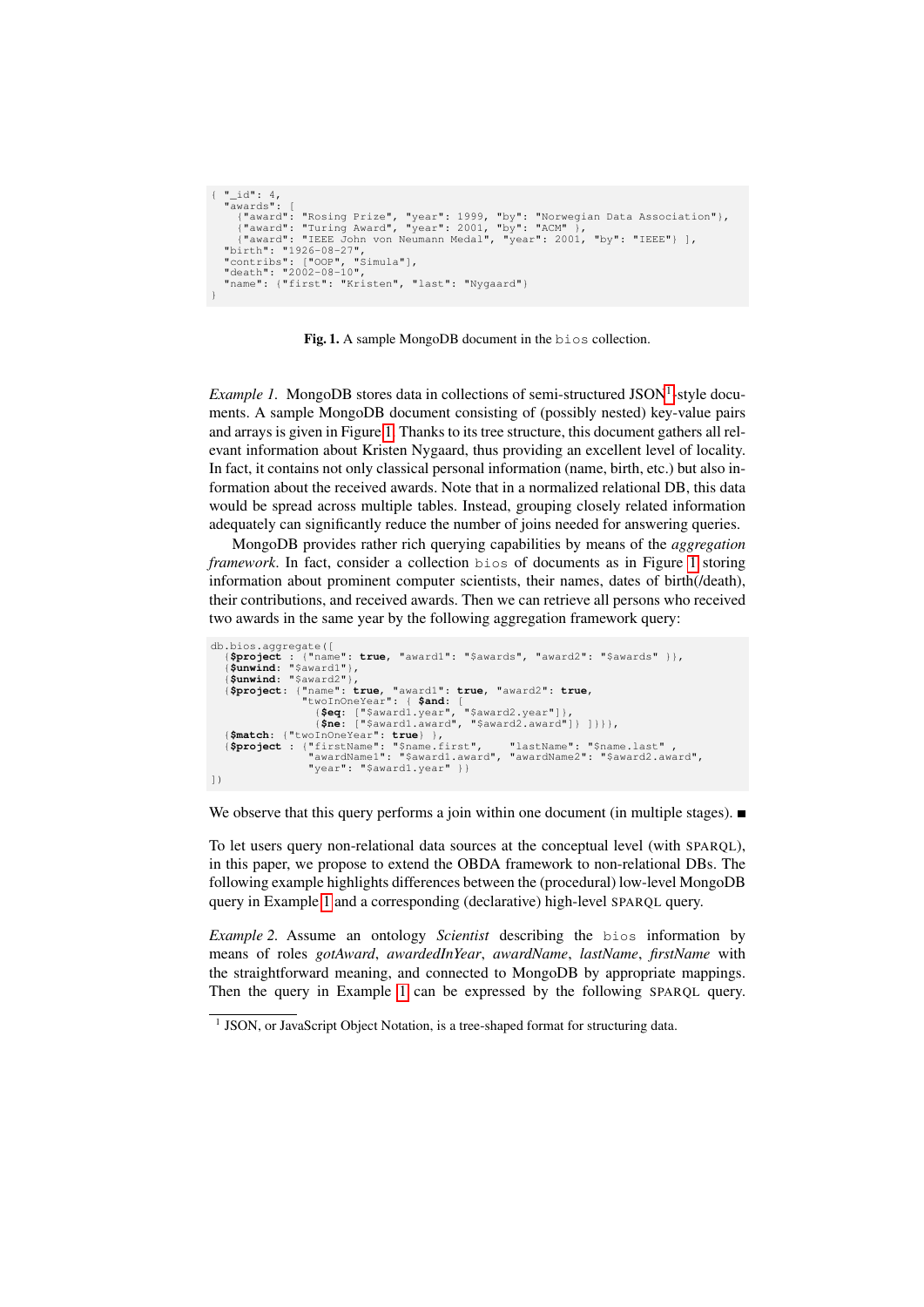| SELECT ?firstName ?lastName ?awardName1 ?awardName2 ?year                          |                               |
|------------------------------------------------------------------------------------|-------------------------------|
| <b>WHERE</b> { ?scientist :firstName ?firstName . ?scientist :lastName ?lastName . |                               |
| ?scientist :gotAward ?aw1 .                                                        | ?scientist : qotAward ?aw2 .  |
| ?awl :awardedInYear ?year .                                                        | ?aw2 :awardedInYear ?year .   |
| ?awl :awardName ?awardName1 .                                                      | ?aw2 :awardName ?awardName2 . |
| <b>FILTER</b> $(2aw1 := 2aw2)$                                                     |                               |

Observe that SPARQL abstracts away the complexity of the underlying query language and how data is structured in the DB. Instead it focuses on describing the relationship between entities of interest using the vocabulary provided by the ontology. Н

The contributions of this paper can be summarized as follows. To provide a uniform and well-founded way to access arbitrary DBs, we introduce a generalized OBDA framework for a class D of DBs. This generalization relies on the notion of a *relational wrapper* for D, which is a function that represents the results of native queries as relations, and thus provides a uniform view of non-relational queries. Towards the virtual OBDA approach in the generalized setting, we revise the virtual OBDA architecture, and adapt from the relational case the translation algorithm from SPARQL queries to SQL queries [6] that uses relational algebra (RA) as an intermediate representation of the queries. The adaptation for the non-relational case relies on two translations: *(i)* SPARQL-to-RA, which makes use of the relational wrapper, and *(ii)* RA-to- $\mathcal{Q}_D$ , where  $\mathcal{Q}_{\mathbf{p}}$  is the native-query-language for **D**, which needs to be defined for each **D**. Then, we instantiate this framework to the case of MongoDB using the formalization in [2]. Next, we implement a prototype system for answering SPARQL 1.0 queries under OWL 2 QL entailment regime over MongoDB by extending the virtual OBDA system *Ontop* [3], and provide some details about the implementation, which employs the translation from RA to MongoDB queries in [2]. Finally, we review other approaches for accessing data over non-relational DBs.

#### 2 Preliminaries

MongoDB by Examples. As mentioned, MongoDB stores collections of documents, see Figure 1. Roughly, a collection corresponds to a table in a relational DB, and a document corresponds to a tuple (a row in a table). Recall that a document is an object that consists of key-value pairs, where a value can be an *atomic value* (e.g., "Kristen"), a *nested object* (e.g., {"first": "Kristen", "last": "Nygaard"}), or an *array* of values (e.g., ["OOP", "Simula"]). Notice that, in MongoDB, the term 'key' is used with the meaning of 'attribute' in relational DBs, hence it should not be confused with the traditional notion of 'key constraint'. Here we adopt the same terminology. Thus, a key-value pair can be seen as the column name and the corresponding record in a tuple. A *path* is a concatenation of keys with '.' used to separate component keys, e.g., awards, awards.year, birth, name.first in the document in Figure 1.

MongoDB has a powerful querying mechanism provided by the aggregation framework, in which a query consists of a pipeline of *stages*, each transforming a set of documents into a new set of documents. We call this transformation pipeline an *aggregate query*. (There is also a basic querying mechanism in the form of *find* queries that can be expressed by aggregate queries, so we do not consider them here.) In this paper we are interested in 5 stages: *(i)* the *match* stage filters out input documents according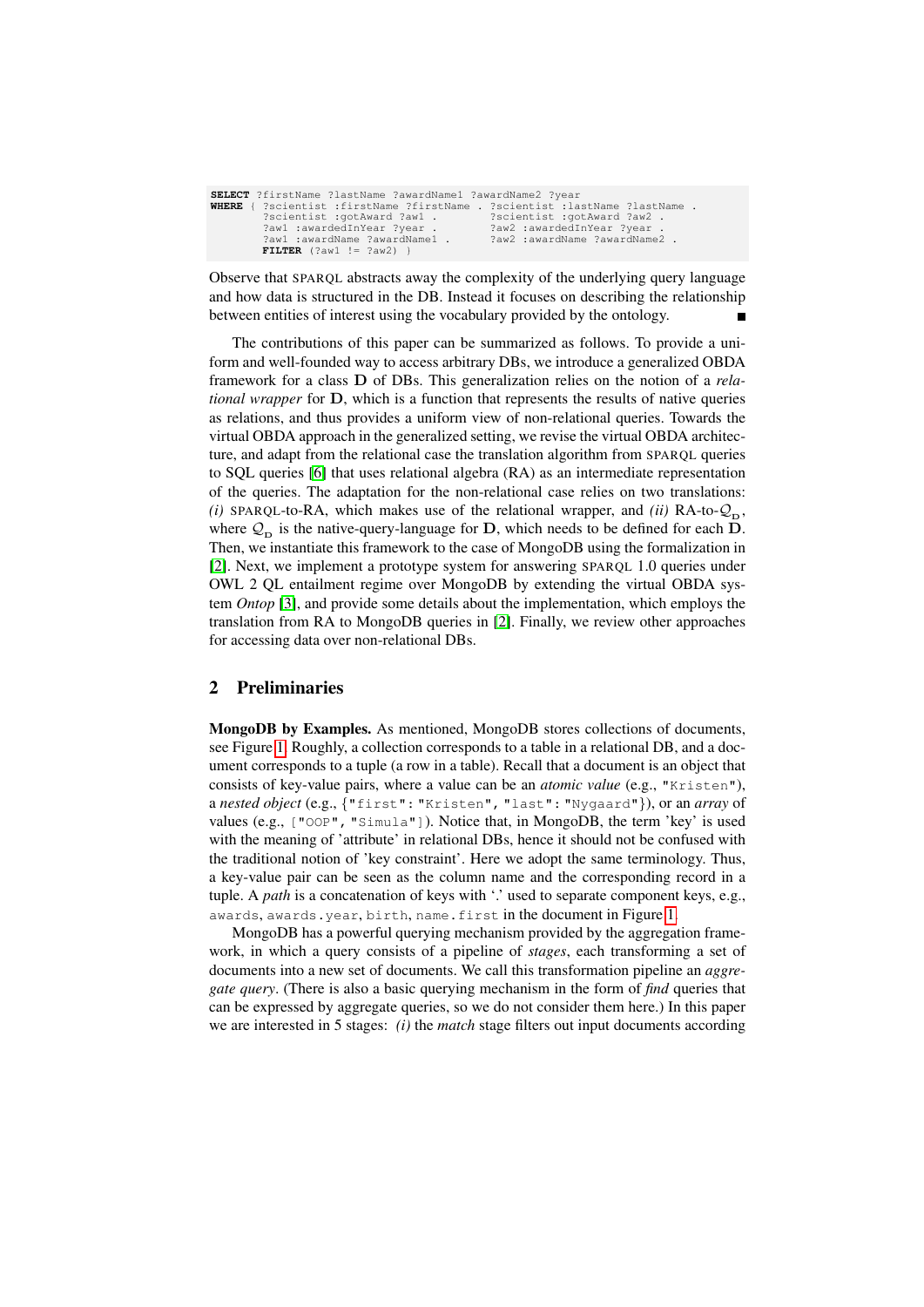to some (Boolean) *criteria*; *(ii)* the *project* stage can specify which key-value pairs (not necessarily present in the input documents) should be present in the output; *(iii)* the *unwind* stage allows us to 'flatten' arrays by introducing a new document for every element in the array; *(iv)* the *group* stage combines different documents into one; *(v)* the *lookup* stage joins current trees with trees from an external collection.

*Example 3.* The following aggregate query selects from the bios collection the documents talking about scientists whose first name is Kristen, and for each document only returns the full name (using new keys) and the date of birth.

```
db.bios.aggregate([
     {$match: {"name.first": {$eq: "Kristen"}} },
    {$project: {
          "birth": true, "firstName": "$name.first", "lastName": "$name.last" } }
])
```
When applied to the document in Figure 1, it returns the following (shallow) tree:

{"\_id": 4, "birth": "1926-08-27", "firstName": "Kristen", "lastName": "Nygaard"}

By default the document identifier  $\exists \exists$  is included in the answer of the query.

*Example 4.* Consider the query in Example 1, which is an aggregate query consisting of 6 stages that retrieves from the collection bios all persons who received two awards in one year. The first stage (project) flattens the complex object name, creates two copies of the array awards, and projects away all other fields. The second and third stages (unwind) flatten the two copies (award1 and award2) of the awards array, which intuitively creates a cross-product of the awards. The fourth step (project) compares awards pairwise and creates a new key (twoInOneYear) whose value is true if the scientist has two awards in the same year. The fifth one (match) selects the documents where twoInOneYear is true, and the final stage (project) renames and projects keys.

By applying the query to the document in Example 1, we obtain:

```
{ "_id": 4,
"firstName": "Kristen",
     "lastName": "Nygaard",
"awardName1": "IEEE John von Neumann Medal",
     "awardName2": "Turing Award",
     "year": 2001
}
```
Due to space limitations, we do not provide an example with group and lookup.

Ontology-based Data Access Paradigm. In traditional OBDA, one provides access to an (external) relational DB through an ontology, which is connected to the DB by means of mappings.

Given a source schema  $S$  and an ontology  $T$ , a (GAV) *mapping assertion* between S and T is an expression of the form  $q(x) \rightsquigarrow (f(x) \text{ rdf:type } A)$  or  $q'(x, x') \rightsquigarrow$  $(f(\mathbf{x}) P f'(\mathbf{x}'))$ , where A is a class name, P is a property name,  $q(\mathbf{x})$ ,  $q'(\mathbf{x}, \mathbf{x}')$  are arbitrary (SQL) queries expressed over  $S$ , and  $f$ ,  $f'$  are template functions. An *OBDA specification* is a triple  $P = \langle T, M, S \rangle$ , where T is an ontology, S is a relational DB schema, and  $\mathcal M$  is a mapping (a finite set of mapping assertions). T is typically a TBox formulated in the OWL 2 QL profile [7], which guarantees that queries formulated over the TBox can be rewritten into equivalent queries over the DB. An *OBDA instance* is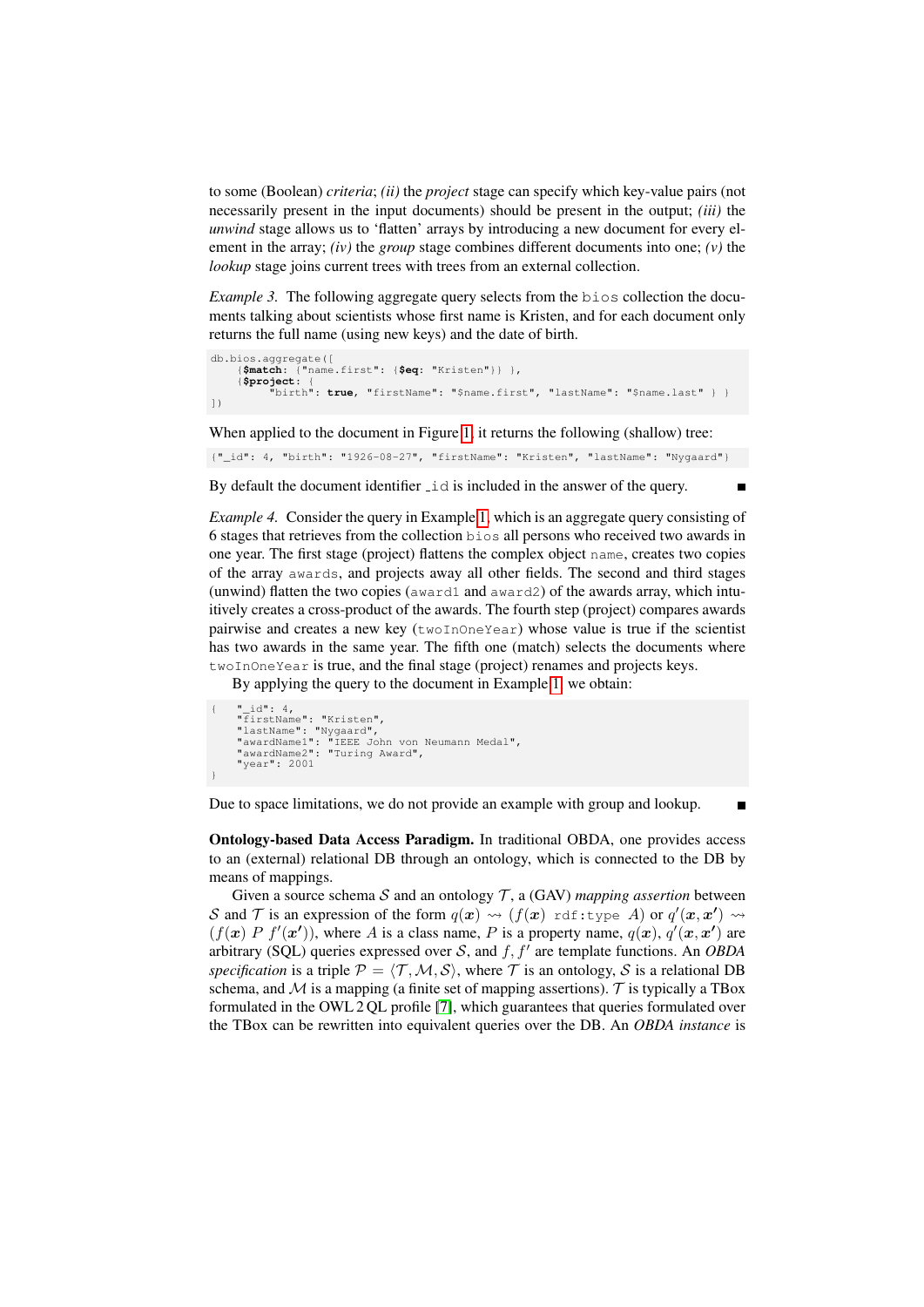a pair  $\langle \mathcal{P}, D \rangle$ , where  $\mathcal P$  is an OBDA specification and D is a DB instance satisfying S. The semantics of  $\langle \mathcal{P}, D \rangle$  is specified in terms of interpretations of the classes and properties in  $\mathcal T$ . We define it, by relying on the following RDF graph  $\mathcal M(D)$  *generated by* M *from* D (which can also be viewed as an ABox):

 $\{(f(\boldsymbol{o}) \text{ rdf:type } A) | \boldsymbol{o} \in ans(\psi, D) \text{ and } \psi \rightsquigarrow (f(\boldsymbol{x}) \text{ rdf:type } A) \text{ in } \mathcal{M}\} \cup$  $\{ (f(\boldsymbol{o}) P f'(\boldsymbol{o}')) \mid (\boldsymbol{o}, \boldsymbol{o}') \in ans(\psi, D) \text{ and } \psi \rightsquigarrow (f(\boldsymbol{x}) P f'(\boldsymbol{x}')) \text{ in } \mathcal{M} \}.$ 

Then, a *model* of  $\langle \mathcal{P}, D \rangle$  is simply a model of the ontology  $\langle \mathcal{T}, \mathcal{M}(D) \rangle$ .

In OBDA, there are mainly two approaches to query answering. The first (*materialization*) approach is to materialize the RDF graph  $\mathcal{M}(D)$ , load it into a triplestore, and rely on the standard query answering engine provided by the triplestore. This approach involves an ETL (Extract, Transform, and Load) process, which can be expensive, especially when the underlying DBs are updated frequently. The second (*virtual*) approach avoids explicitly constructing the RDF graph. Instead, it is based on query rewriting techniques and relies on the underlying DB engine for query evaluation. Thus, when the user asks a SPARQL query to the OBDA system, the query is first rewritten to another SPARQL query taking into account the ontology, then translated into an (SQL) query over the DB using the mapping, evaluated by the DB engine, and finally the SQL result is converted into a SPARQL result (cf. Figure 2).

In practice, the translation is done in two steps (cf. Figure 4): *(i)* using the mapping, the SPARQL query is 'unfolded' into a relational algebra (RA) query by substituting each triple t with the union of all q such that  $q \rightsquigarrow t'$  is in M and t' unifies with t (for simplicity, here we omit the template functions), then *(ii)* the obtained relational algebra query is optimized and translated into an actual SQL query. The optimization step heavily relies on the schema (e.g., primary and foreign keys, unique attributes) to perform a number of semantic optimizations (e.g., eliminating redundant joins) [3].

#### 3 Generalized OBDA framework

In this section we propose a generalized virtual OBDA framework over arbitrary DBs. We instantiate this framework in Section 5, using MongoDB.

We consider fixed countably infinite sets  $\mathbb C$  of DB values, and  $\mathbb E_{\mathbf D}$  of elements built over C, e.g., named tuples, trees, or XML documents. We assume to deal with a class D of DBs, where each DB in D is a finite subset of  $\mathbb{E}_{D}$ , e.g., relational DBs, MongoDB, or XML DBs. Moreover, we assume that D comes equipped with:

- Suitable forms of constraints, which might express both information about the structure of the data in DBs of  $D$ , e.g., the schema information in relational DBs, and "constraints" in the usual sense of DBs, e.g., primary and foreign key constraints for relational DBs. We call a collection of such constraints a D*-schema*.
- A query language  $\mathcal{Q}_{\mathbf{D}}$ , such that, for each query  $q \in \mathcal{Q}_{\mathbf{D}}$  and for each instance  $D \in \mathbf{D}$ , the answer  $ans(q, D)$  of q over D is defined, and is itself a DB in  $\mathbf{D}$ .
- A relational *wrapper*  $[\cdot]_D$ , which is a function transforming a  $\mathcal{Q}_D$ -query q into a new query  $\llbracket q \rrbracket_{\text{D}}$  that takes a DB in **D** and returns a relation over  $\mathbb C$  (i.e., a relation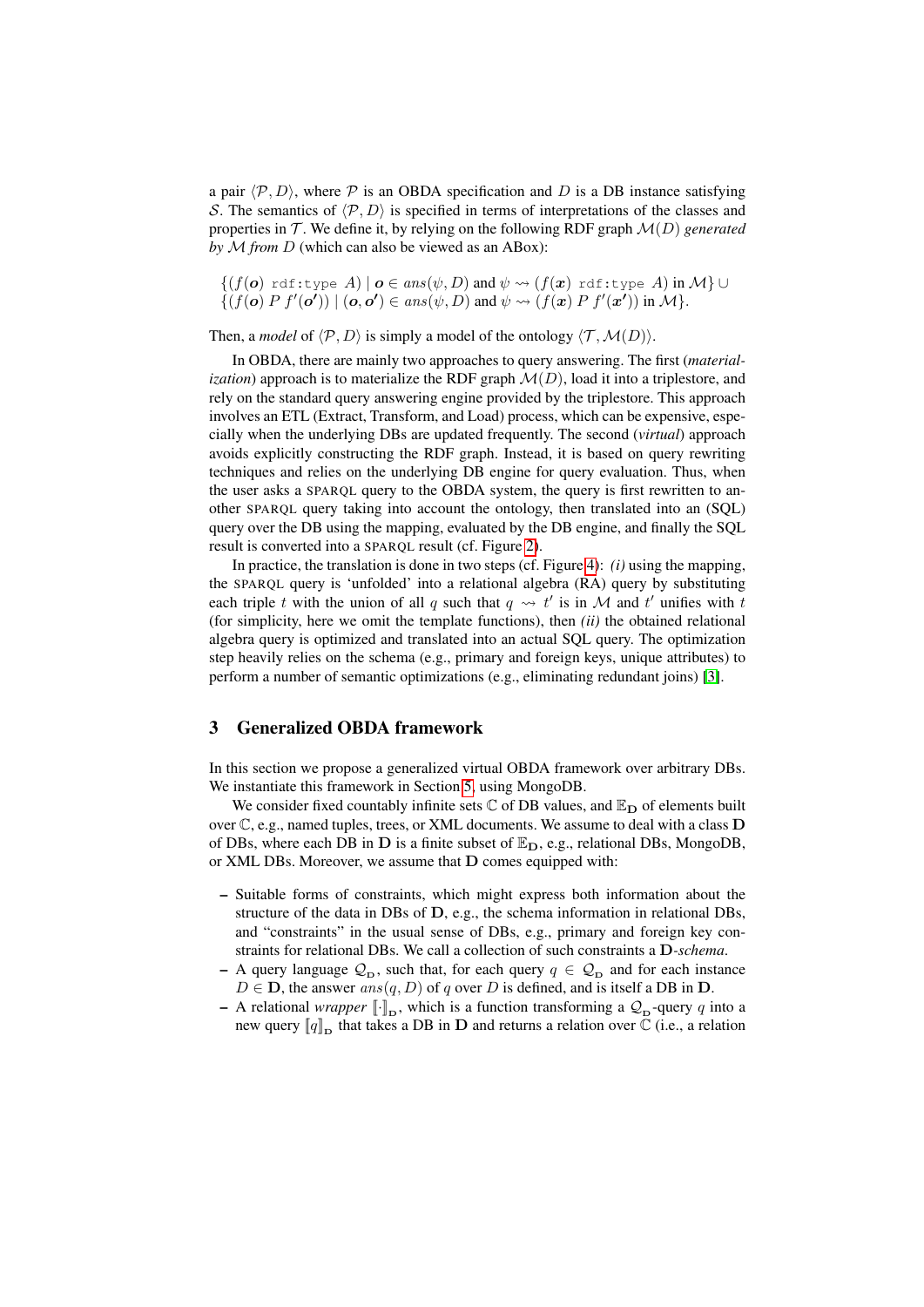in first normal form)<sup>2</sup>. The role of the wrapper is to present  $ans(q, D)$  as a relation, by actually computing a query that retrieves from D what can be considered as the relational representation of  $ans(q, D)$ . In particular, when q is the identity query,  $\llbracket q \rrbracket_{\text{D}}$  is the query computing the relational view of a DB  $D \in \mathbf{D}$ .

Having these building blocks at hand, we now define D-mapping assertions and their semantics. We start by introducing the notion of variable-to-RDF-term map, which is a generalization of the RDF-term template in relational OBDA. We say that  $f(x_1, \ldots, x_n)$  is an *RDF term constructor* if it is a (partial) function  $f: \mathbb{C}^n \to I \cup L$ , where I is the set of IRIs and L is the set of RDF literals. Then, a *variable-to-(RDF) term map*  $\kappa$  (for variable ?X) has the form  $?X \mapsto f(x_1, \ldots, x_n)$ . In the following,  $\pi_{x_1,\ldots,x_n}$  denotes the standard projection operator of relational algebra.

**Definition 1.** *A* D-mapping assertion *m is an expression*  $q \rightarrow K h$  *where:* 

- $-$  *q is a*  $Q_{\text{D}}$ *-query, called* source query;
- $h$  *is an RDF triple pattern, called target, of the form*  $(?X_1 \text{ rdf: type } A)$  *or*  $(?X_1 P ?X_2)$ , where A *is a class name*, and P *is a property name*;
- $-$  K *is a set of variable-to-term maps, one for each variable*  $?X_i$  *appearing in h.*

The mapping assertion  $m$  is safe if for each  $?X_i \mapsto f(x_1, \ldots, x_n)$  in  $K$ , we have that *the function*  $\pi_{x_1,\dots,x_n} \circ [q]_D$  *is well-defined.* 

*A* D-mapping M *is a finite set of* D*-mapping assertions.*

Notice that, the mapping assertion  $m$  is safe if and only if, for each variable-to-term map  $?X_i \mapsto f(x_1, \ldots, x_n)$  used by m, the wrapper  $[\![\cdot]\!]_D$ , when applied to the source query q of m, returns a query producing a relation whose attributes contain  $x_1, \ldots, x_n$ .

**Definition 2.** Let **D** be a class of DBs,  $m = q \rightsquigarrow_K h a$  **D**-mapping assertion, and  $D \in \mathbf{D}$ . The RDF graph  $m(D)$  generated by m from D is defined as follows:

 $-$  *when*  $h = (?X_1 \text{ rdf} : type A)$ *, then* 

$$
m(D) = \{ (s \, \text{rdf.} \, \text{type } A) \mid s = f(v_1, \dots, v_n), \kappa = ?X_1 \mapsto f(x_1, \dots, x_n), K = \{\kappa\}, (v_1, \dots, v_n) \in \pi_{x_1, \dots, x_n}([\![q]\!]_D(D)) \}
$$

 $-$  *when*  $h = (?X_1 P ?X_2)$ *, then* 

$$
m(D) = \{ (s \ P \ o) \mid s = f_1(v_1, \ldots, v_n), \ o = f_2(v'_1, \ldots, v'_m),
$$
  
\n
$$
\kappa_1 = ?X_1 \mapsto f_1(x_1, \ldots, x_n),
$$
  
\n
$$
\kappa_2 = ?X_2 \mapsto f_2(x'_1, \ldots, x'_m), \ K = \{\kappa_1, \kappa_2\},
$$
  
\n
$$
(v_1, \ldots, v_n) \in \pi_{x_1, \ldots, x_n}([\![q]\!]_D(D)),
$$
  
\n
$$
(v'_1, \ldots, v'_m) \in \pi_{x'_1, \ldots, x'_m}([\![q]\!]_D(D)) \}
$$

For a  ${\bf D}$ -mapping M, the RDF graph  ${\cal M}(D)$  is defined as  $\bigcup_{m\in {\cal M}} m(D).$ 

Now, as in the relational case, an *OBDA specification for* **D** is a triple  $\langle \mathcal{T}, \mathcal{M}, \mathcal{S} \rangle$ , where  $T$  is an ontology,  $S$  is a D-schema, and  $M$  is a D-mapping. An *OBDA instance for* **D** consists of an OBDA specification  $\langle \mathcal{T}, \mathcal{M}, \mathcal{S} \rangle$  for **D** and an instance  $D \in \mathbf{D}$ satisfying  $S$ . The semantics of such an instance is derived naturally from the semantics of D-mapping assertions.

<sup>&</sup>lt;sup>2</sup> Discussing the specific form and properties of wrappers is outside the scope of this paper.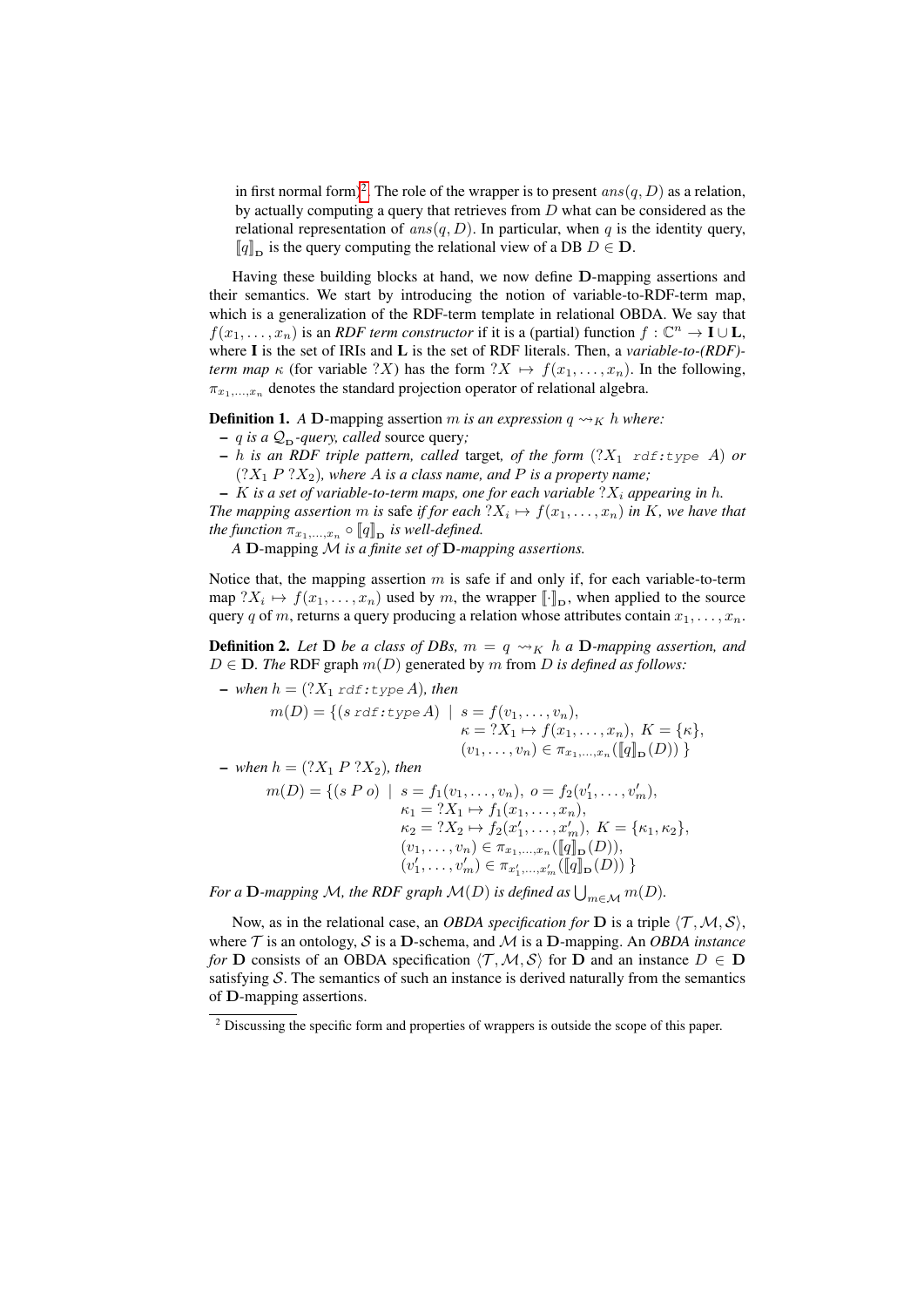

Fig. 2. Traditional virtual OBDA architecture Fig. 3. Generalized virtual OBDA architecture

#### 4 Generalized virtual OBDA architecture

The drawbacks of the materialization-based approach over the virtual approach to OBDA pointed out in Section 2 hold independently of the actual DB system used. Therefore, next we propose a generalized architecture of an OBDA system implementing the virtual approach to query answering, and we propose a two-step translation from SPARQL to the native query language.

Recall that in the virtual approach to relational OBDA, query answering consists of four steps: (a) rewriting,  $\overline{b}$  translation,  $\overline{c}$  evaluation, and  $\overline{d}$  post-processing. In our generalized setting, the rewriting step  $\hat{a}$  is exactly the same as in the relational case; the evaluation step  $\odot$  is simply delegated to the underlying DB engine. As for the translation step  $\hat{b}$ , unlike in relational OBDA where an arbitrary SPARQL query can be translated into an SQL query, it cannot be guaranteed that every SPARQL query can be translated into a query in  $\mathcal{Q}_D$ . For instance, many key-value stores do not natively support joins. Moreover, even though it might be possible to translate a query, the resulting query might be highly inefficient. Therefore, the following issues come up:

- Given a SPARQL query, can we translate it w.r.t. M and S into a  $Q_{\text{D}}$ -query?
- How can we decompose a SPARQL query into a set of  $\mathcal{Q}_D$ -translatable subqueries so that the SPARQL query can be answered efficiently?

To address them, we modify the "traditional" virtual OBDA architecture depicted in Figure 2, obtaining the architecture depicted in Figure 3. The notable difference with respect to the relational architecture is an intermediate step between the rewriting step  $\omega$ and the translation step  $\hat{b}$ , which we call *decomposition step*  $\hat{\star}$ . This decomposition step gets as input the rewritten SPARQL query and decomposes it into a set of SPARQL subqueries, with the aim that each of these subqueries is translatable into a  $\mathcal{Q}_D$ -query, which possibly is efficiently executable. We observe that, in order for a subquery to be translatable, the decomposition step might need to select only a subset of the mapping for its translation. The post-processing step  $\hat{d}$  is now more involved than in the relational case, since it might also need to compose the results of intermediate subqueries according to SPARQL constructs (e.g., OPTIONAL, FILTER, JOIN).

Next, our goal is to adapt the two-step translation from the relational case to the generalized setting as in Figure 5. To this purpose, we show how to translate the input SPARQL query into an RA query using a  $D$ -mapping ( $\hat{U}$  in Figure 5). Then, for an arbi-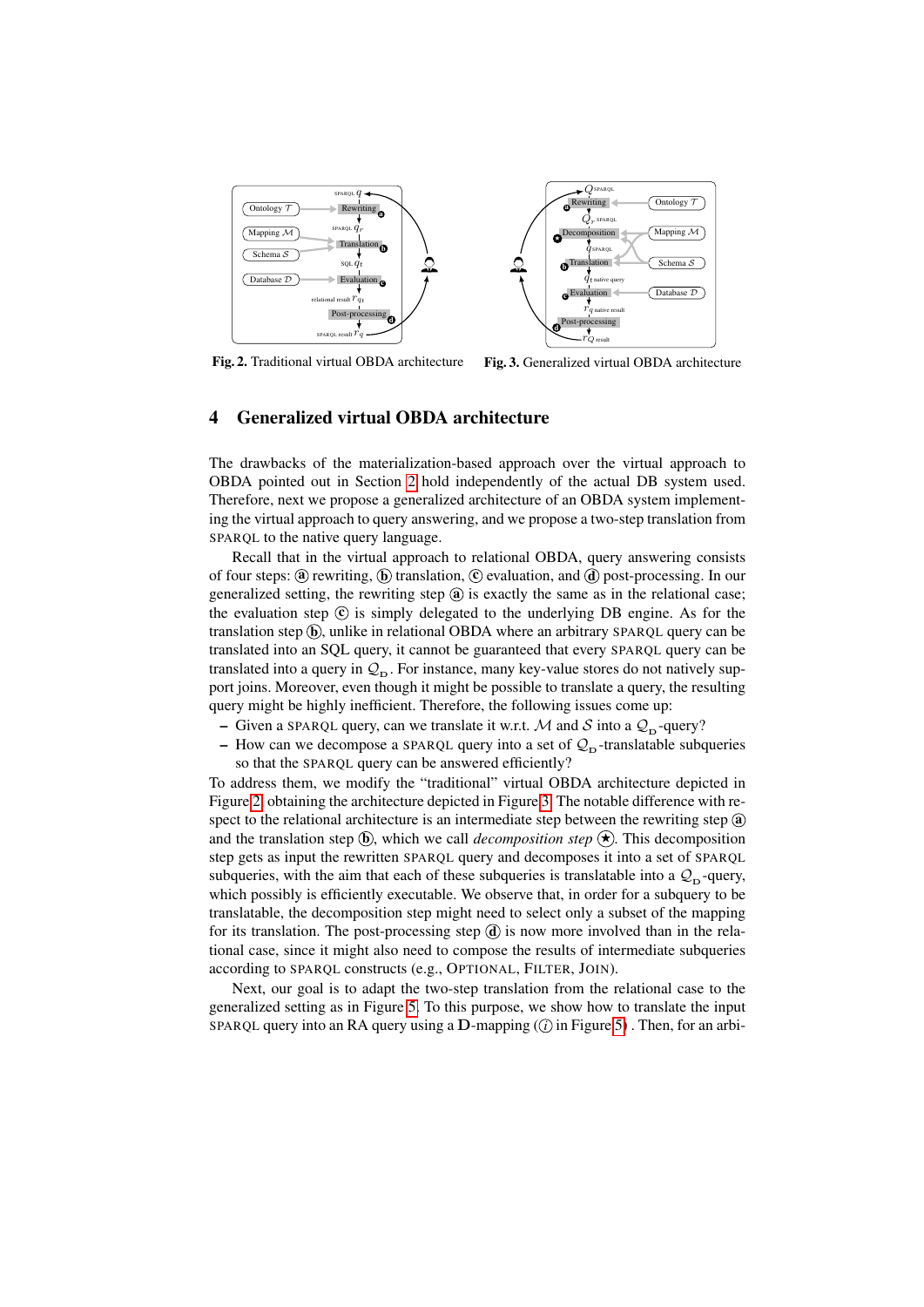



Fig. 4. Two-step SPARQL to native query translation

Fig. 5. Generalized two-step SPARQL to native query translation

trary D, a translation from SPARQL to  $\mathcal{Q}_D$  can be obtained by providing a translation *ii*) from RA to  $\mathcal{Q}_D$ , which can be independent of the mapping component.

Let M be a D-mapping. We now construct a relational mapping  $\mathcal{M}_r$  and then define the translation of a SPARQL query  $q'$  to a RA query w.r.t. M to be the translation of q' w.r.t.  $\mathcal{M}_r$  as defined in the relational case [10]. For a **D**-query q, denote by  $R_q$  the name (and the corresponding signature) of the relational views  $\llbracket q \rrbracket_{\mathbf{D}}(D)$ , for  $D \in \mathbf{D}$ . The relational mapping  $\mathcal{M}_r$  *induced by* the D-mapping  $\mathcal M$  and the wrapper  $[\cdot]_{\text{D}}$  is defined as  $\{R_q \leadsto K(h) \mid q \leadsto_K h \in \mathcal{M}\}$ , where  $K(h)$  is the triple resulting from substituting the variables in  $h$  with the corresponding RDF term constructor in  $K$ .

#### 5 OBDA Framework over MongoDB

In this section we instantiate the generalized OBDA framework to MongoDB. This instantiation relies on work in [2], where we obtain the following results:

- We formalize a fragment of MongoDB aggregate queries that consists of match, unwind, project, group, and lookup stages, and that we call MUPGL. All example MongoDB queries in Sections 1 and 2 are MUPGL queries (actually, MUP queries, i.e., MUPGL queries without group and lookup stages).
- We propose a notion of MongoDB type constraints. These constraints allow one to specify that certain paths must point to an array (e.g., awards), or an atomic value (e.g., name.last), or an object (e.g., name).
- We define a relational view over MongoDB with respect to a set of type constraints.
- We develop a translation from RA expressions (over the relational view) to MUPGL queries. This translation shows that full RA can be captured by MUPGL, while RA over a single collection can be captured by MUPG.

We start by introducing a compact notation for MongoDB mapping assertions, which we also use to specify type constraints. We consider two extensions of paths called *array paths*. An *array index path* is a path where a key is followed by any combination of keys and '#', separated by dots. An *array element path* is the concatenation of an array index path with '.[#]'. Intuitively, for (simple) paths  $p_1$  and  $p_2$ , any of the array paths  $p_1$ .#. $p_2$ ,  $p_1$ .#, or  $p_1$ .[#] imply that  $p_1$  must point to an array. Moreover, the path  $p_1$ .#. $p_2$  (e.g., awards.#.year) is used to access the value of the path  $p_2$  inside the array pointed to by  $p_1$ , while  $p_1$ .# (e.g., awards.#) is used to denote the indices and  $p_1$ .[#] (e.g., contribs.[#]) to denote the single elements of such an array. Hence, the presence of '#' or '[#]' requires that the path preceding it points to an array, whereas a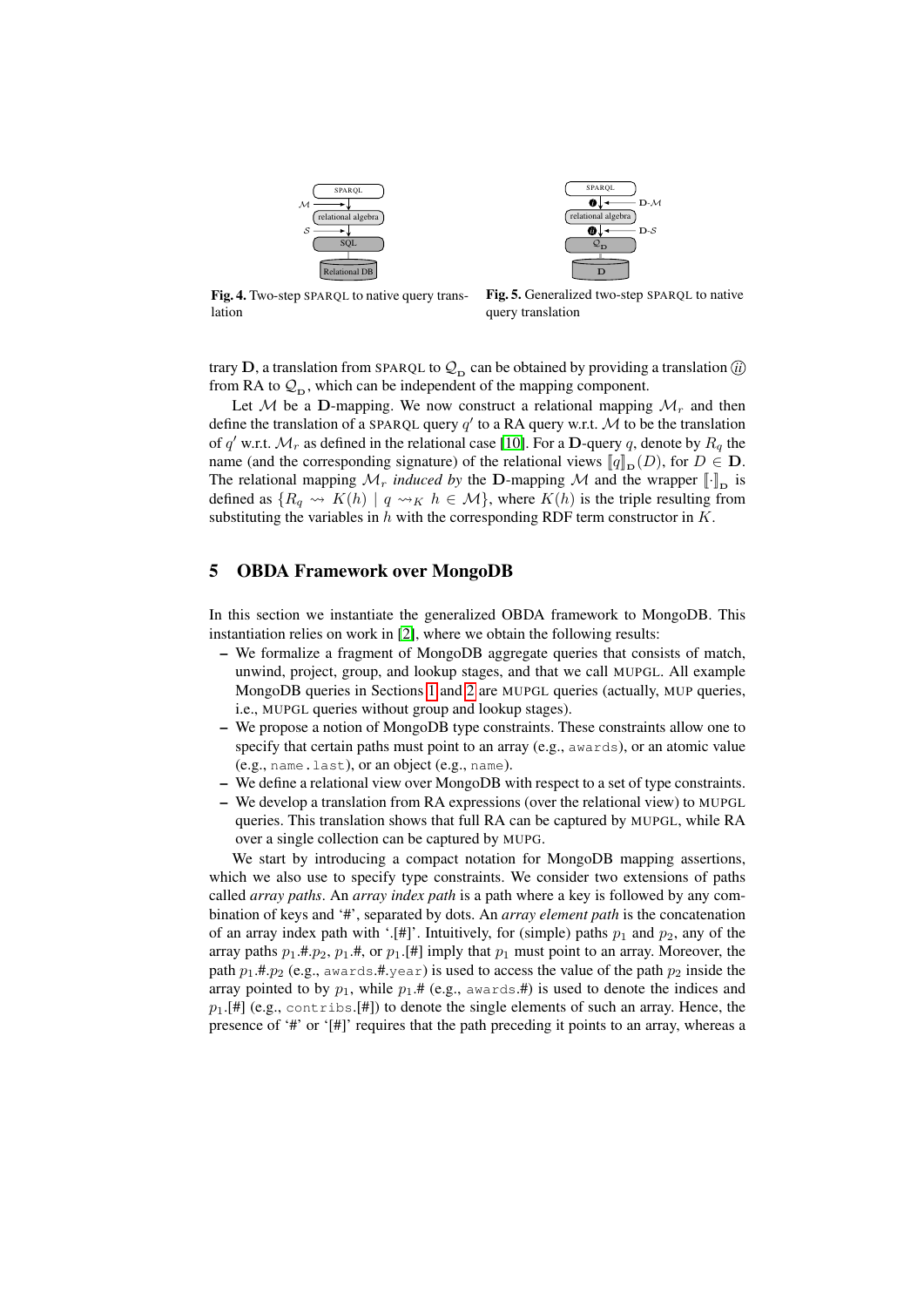path that does not end with '#' or '[#]' must point to atomic values. We use *extended paths* to refer both to normal paths and to array paths.

The source queries we consider are a restricted form of MUP queries and can be represented as a pair  $(C, \varphi)$ , where C is a collection name and  $\varphi$  is a criterion constructed using extended paths. Let K be a set of variable-to-term maps  $?X \mapsto f(p_1, \ldots, p_n)$ , where each  $p_i$  is an extended path. Then, a  $MongoDB$  mapping assertion is an expression of the form  $(C, \varphi) \rightsquigarrow_K h$ , where the variables in h constitute the domain of K. Here, we implicitly assume that two occurrences in  $K$  of '#' (or '[#]') preceded by the same extended path refer to the same array index.

*Example 5.* Consider the bios collection from Example 1. Let  $f_f = \{\text{name.first}\},\$  $f_{\ell}$ ={name.last},  $f_x$ =:/{ id},  $f_a$ =:/{ id}/Award/{awards.#},  $f_y$ ={awards.#.year}, and  $f_n = \{award, \#award\}$ . Denote the source query (bios, *true*) by  $q_s$ . Below is the MongoDB mapping  $M$  consisting of 6 mapping assertions from  $\beta$  bios to the ontology *Scientist* that we assumed for the OBDA setting in Example 2.

1)  $q_s \rightarrow \{?X \rightarrow f_x\}$  (?X a :Scientist) 2)  $q_s \rightarrow_{\{?X \mapsto f_x,?F \mapsto f_f\}}(?X \text{ :firstName } ?F) \text{ } \text{5)}\ q_s \rightarrow_{\{?A \mapsto f_a,?Y \mapsto f_y\}} (?A \text{ :awardedInYear } ?Y)$ 3)  $q_s \rightarrow \{?X \rightarrow f_x,?L \rightarrow f_\ell\}$  (?X :lastName ?L) 6)  $q_s \rightarrow \{?A \rightarrow f_a,?N \rightarrow f_n\}$  (?A :awardName ?N) 4)  $q_s \rightarrow \{?X \rightarrow f_x,?A \rightarrow f_a\}$  (?X :gotAward ?A)

Given a MongoDB mapping M, we first extract from it the MongoDB schema  $\mathcal{S}_{\mathcal{M}}$ (a set of type constraints), and then define a relational wrapper  $[\![\cdot]\!]_{\text{MongOB}}$  for the source queries in M. Let  $A_M$  be the set of all paths a such that there is a path of the form  $p_1$ .#. $p_2$ ,  $p_1$ .#, or  $p_1$ .[#] in M, for an extended path  $p_1$ , and a is obtained from  $p_1$  by removing all occurrences of '#' and '[#]', denoted  $a = \text{sim}(p_1)$ . Let  $L_M$  be the set of all paths  $\ell$  such that there is a path of the form p.k in  $\mathcal{M}$ , for an extended path p and a key k, and  $\ell = \sin(p.k)$ . Let  $O_{\mathcal{M}}$  be the set of all paths o such that there is a path of the form  $p_1.k_1.k_2.p_2$  in M, for extended (possibly empty) paths  $p_1, p_2$  and keys  $k_1, k_2$ , and  $o = sim(p_1, k_1)$ . We say that M is *well-formed* if  $A_M$ ,  $L_M$ , and  $O_M$  are mutually disjoint. The schema  $S_M$  *implied* by a well-formed  $M$  is the set of type constraints stating that each path in  $A_{\mathcal{M}}$  points to an array, each path in  $L_{\mathcal{M}}$  points to an atomic (literal) value, and each path in  $O<sub>M</sub>$  points to an object. Additionally,  $S<sub>M</sub>$  contains a type constraint stating that a path a in  $A_M$  points to an array of atomic values, if in M there is a path of the form p.[#] for  $a = sim(p)$ . Now, the relational wrapper  $[\![\cdot]\!]_{\text{MonedOB}}$ for the source queries q in M is defined as the relational view with respect to  $S_M$  of the result of evaluating  $q$ , cf. [2]. Intuitively, the signature of the relational views exported by the wrapper consists of all paths pointing to atomic values, and of the paths  $a$  index, such that  $a \in A_{\mathcal{M}}$  and in M there is a path of the form p.# for  $a = sim(p)$ .

*Example 6.* The signature of the relational view w.r.t.  $S_M$ , for M in Example 5 is  $R_{\text{bias}}$ (id,name.first,name.last,awards.index,awards.year,awards.award).

|  |  | The RDF graph $\mathcal{M}(\lbrace d \rbrace)$ , for the document d in Figure 1, is as follows: |  |  |
|--|--|-------------------------------------------------------------------------------------------------|--|--|
|--|--|-------------------------------------------------------------------------------------------------|--|--|

| $($ :/4/Award/0 :awardedInYear 1999)        |
|---------------------------------------------|
| ( A Award/1: awarded InYear 2001)           |
| ( A Award/2: awarded In Year 2001)          |
| $($ :/4/Award/0:awardName "Rosing Prize")   |
| $($ :/4/Award/1:awardName "Turing Award")   |
| (:/4/Award/2:awardName "von Neumann Medal") |
|                                             |

where :/4 is the URI of the object denoting Kristen Nygaard, and :/4/Award/0, :/4/Award/1, :/4/Award/<sup>2</sup> are the URIs of the objects denoting his awards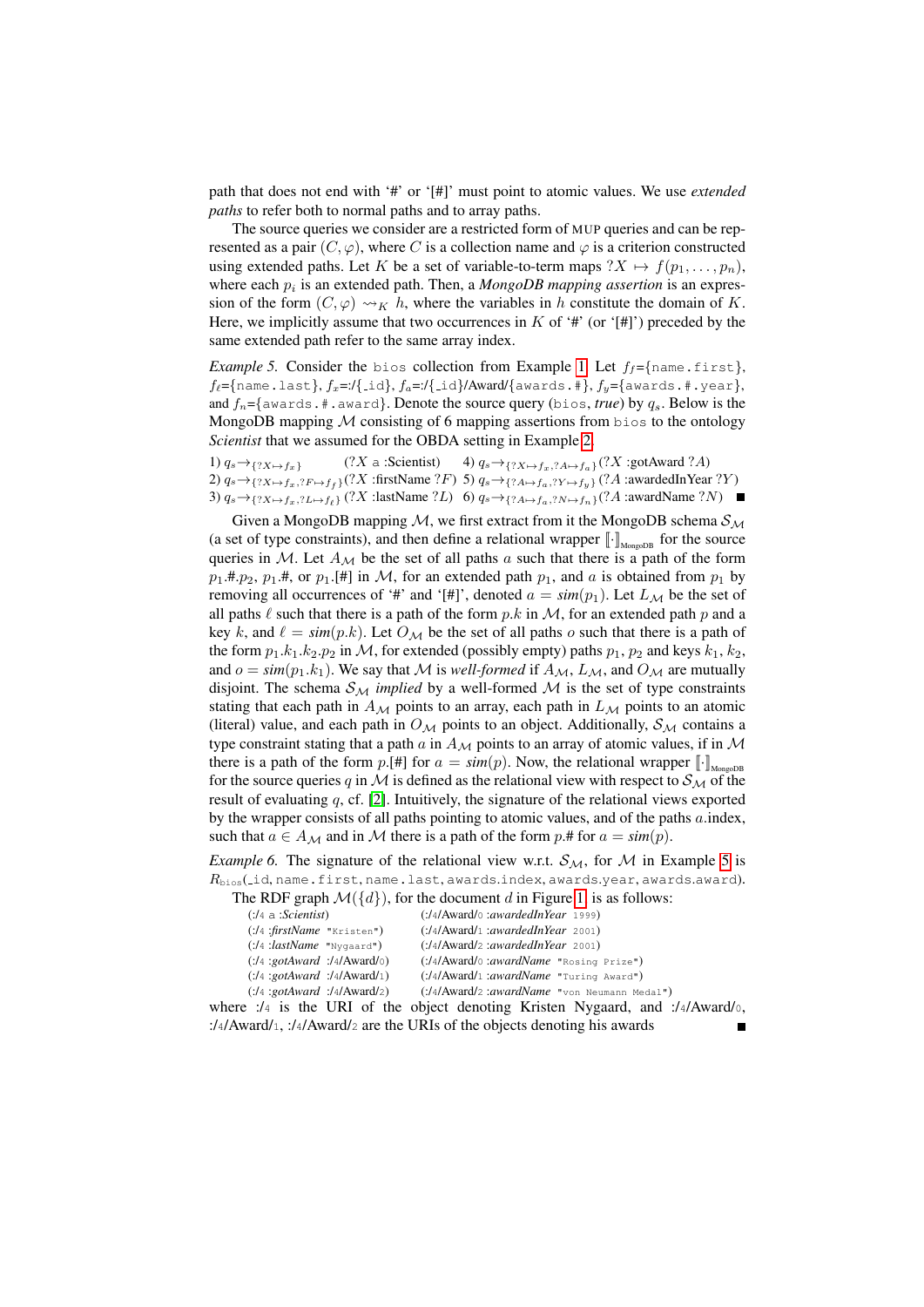

Since full RA can be captured by MUPGL [2], and SPARQL 1.0 can be translated into RA  $[6]$ , it turns out that, given a mapping  $M$ , every SPARQL 1.0 query *is* translatable w.r.t. M and  $S_M$  into an MUPGL query. Note that this translation works in theory, but in practice, it might be still interesting to decompose input SPARQL queries. For instance, it might be more efficient to compute the union of two subqueries over different collections in the post-processing step than to delegate it to MongoDB.

#### 6 Implementing generalized OBDA over MongoDB

We built a prototype implementation for answering SPARQL queries over MongoDB as an extension of the state-of-the-art OBDA system *Ontop* [3]. Below, we provide a description of the *Ontop* architecture and highlight which components require a new implementation in order to support MongoDB (or any other non-relational DB).

Architecture of *Ontop*. Query answering (QA) in *Ontop* under the OWL 2 QL entailment regime involves an offline and an online stage. The offline stage (highlighted in gray in Figure 6) takes as input the mapping and the ontology files and produces three entities used by the online QA stage: the classified ontology, the DB schema (extracted from the mapping file), and the so-called *T-mapping*, which is crucial for optimization and which is constructed by 'compiling' the classified ontology into the input mapping [11]. The online stage handles individual SPARQL queries, and can be split into 8 main steps:  $\Omega$ ) the input SPARQL query is parsed and  $\Omega$ ) rewritten according to the ontology, then it is  $\Im$  unfolded w.r.t. the T-mapping;  $\Im$  (the internal representation of) the resulting RA query is simplified by applying structural (e.g., replacing join of unions by union of joins) and semantic (e.g., redundant self-join elimination) optimization techniques; 5 the RA query is normalized and (possibly) decomposed so that it can be directly handled by the RA-to-native-query translator (e.g., renaming variables shared among multiple views in the relational case);  $\odot$  each normalized RA (sub)query is translated into a native query, which is then  $\mathcal{D}$  evaluated by the DB engine;  $\mathcal{B}$  the native results are post-processed into SPARQL results. These steps are related to the 5 steps of the generalized virtual OBDA architecture in Figure 3 as follows: rewriting @ coincides with step (2). For practical reasons, decomposition  $\star$  is implemented by step (5), which is part of translation  $\hat{b}$ , implemented by steps  $\hat{3}$  – $\hat{6}$ . In fact, doing decomposition  $\hat{c}$  before translation  $\overline{b}$  would require to repeat some actions, e.g., unfolding w.r.t. mappings. Evaluation  $\odot$  and post-processing  $\ddot{d}$  correspond to steps  $\ddot{d}$  and  $\dddot{8}$ , respectively.

**Implementation for MongoDB.** We observe that steps  $\widehat{ii}$  –  $\widehat{iv}$  and  $\widehat{1}$  –  $\widehat{4}$  are independent of the actual class D of DBs (white boxes in Figure 6), while steps  $\hat{U}$  and  $\hat{S}-\hat{S}$ require specific implementations according to  $D$  (gray boxes). Therefore, our prototype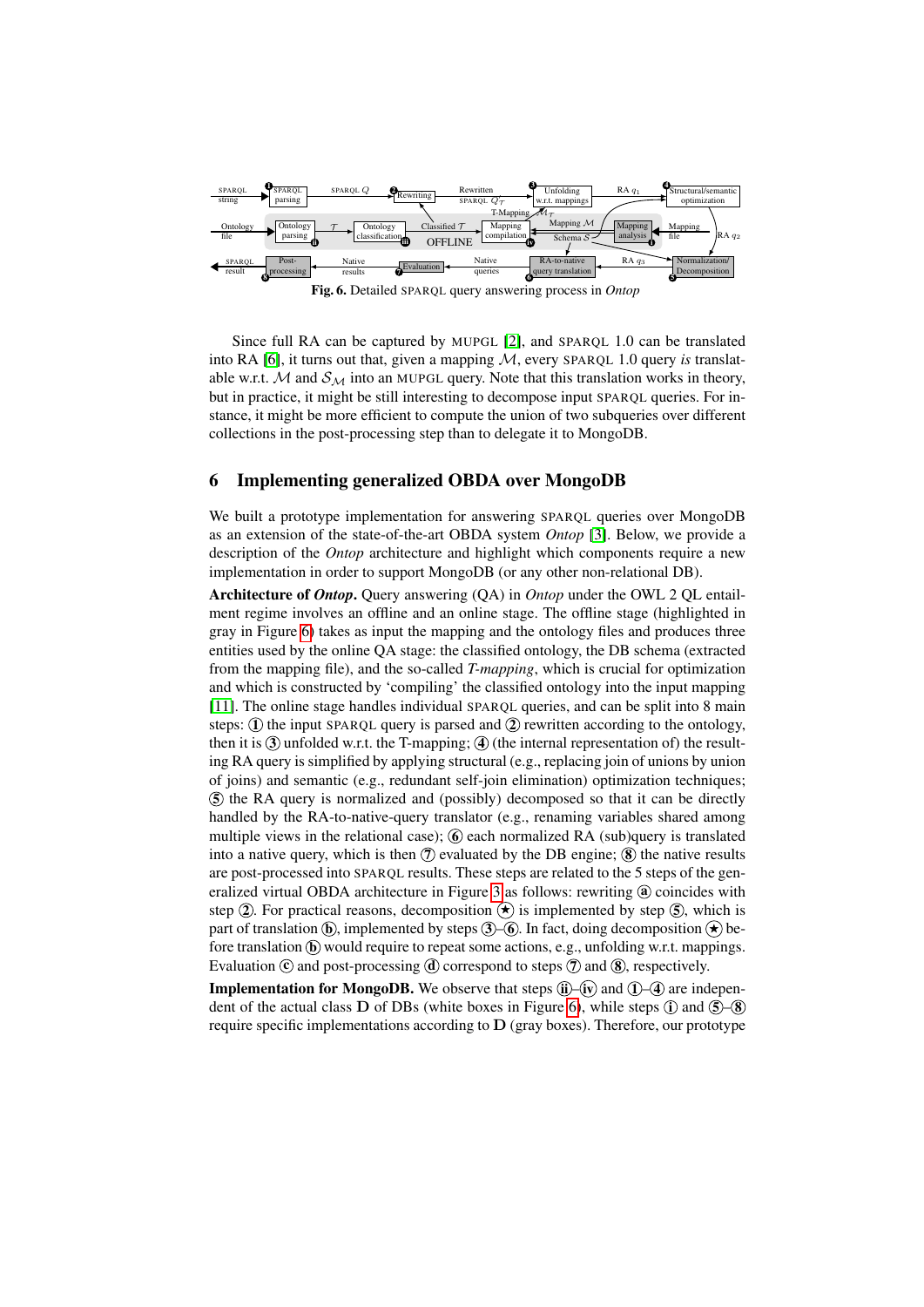implements the latter five components. The mapping parser  $\hat{I}$  and the RA-to-nativequery translation  $\circled{6}$  components are implemented according to what discussed in Section 5. The evaluation step  $\overline{Q}$  is straightforward. As for the decomposition step  $\overline{S}$ , it decomposes a given RA query q into subqueries  $q'$  in such a way that each  $q'$  can be translated into an MUP, or MUPG, or MUPGL query. Finally, the post-processing step  $\circledast$ converts the result of a single MUPG query into SPARQL result (i.e., we are not yet able to compose according to the SPARQL constructs the results of multiple MUPG queries).

The current implementation supports MongoDB 3.2 and is able to return sound and complete answers to the subset of SPARQL queries that *(i)* correspond to BGPs with filters consisting of comparisons, and *(ii)* can be translated into MUPG queries. In particular, it can handle the SPARQL query in Example 2, whose translation w.r.t. the mapping in Example 5 is the MUP query in Example 1. We are now working on generating MUPGL queries for handling SPARQL 1.0 queries corresponding to BGPs with Optional, Filter (consisting of comparisons), and Order-by operators.

#### 7 Related and future work

In [8], the authors study the problem of ontology-mediated query answering over keyvalue stores. They design a rule-based ontology language that uses keys as unary predicates, and where the scope of rules is at the record level (a record is a set of key-value pairs). Queries can be expressed as a combination of *get* and *check* operations, that roughly, given a path, return a set of values accessible via this path. Then they study the complexity of answering such queries under sets of rules. Strictly speaking, this work is still far from the OBDA setting because of the absence of mappings, and consequently, no distinction between user and native database query languages. Also note that their ontology and query languages are not compliant with any Semantic Web standard.

On the practical side, some proposals have been made to provide a uniform fullfledged query language for non-relational DBs. For instance,  $SOL^{++}$  [9] has been proposed as an extension of SQL with formal semantics to handle relations with arbitrary JSON-like nested values. It has been implemented in the virtual DB system FORWARD (<http://forward.ucsd.edu>), which supports MongoDB and other non-relational DBs, and allows for the creation of integrated views to hide heterogeneity between data sources. A closely related system is Apache Drill (<https://drill.apache.org>), which has a connector for MongoDB that currently uses the very limited MongoDB *find* query language and thus delegates most of the query answering to its post-processing components. These systems remain at the DB level so they could be embedded into an OBDA setting as the DB component. Note that the traditional relational OBDA framework is not sufficient to fully support these systems because they may have non first normal-form tables and views. In the future, we plan to design relational wrappers and RA-to-native query translators to support these systems in our generalized framework. We also plan to investigate the relationship between our framework and recent proposals for extending mappings towards additional datasources, such as RML (<http://rml.io/>), and for mapping JSON documents to RDF [12].

Acknowledgement. This work is partially supported by the EU under IP project Optique (*Scalable End-user Access to Big Data*), grant agreement n. FP7-318338.